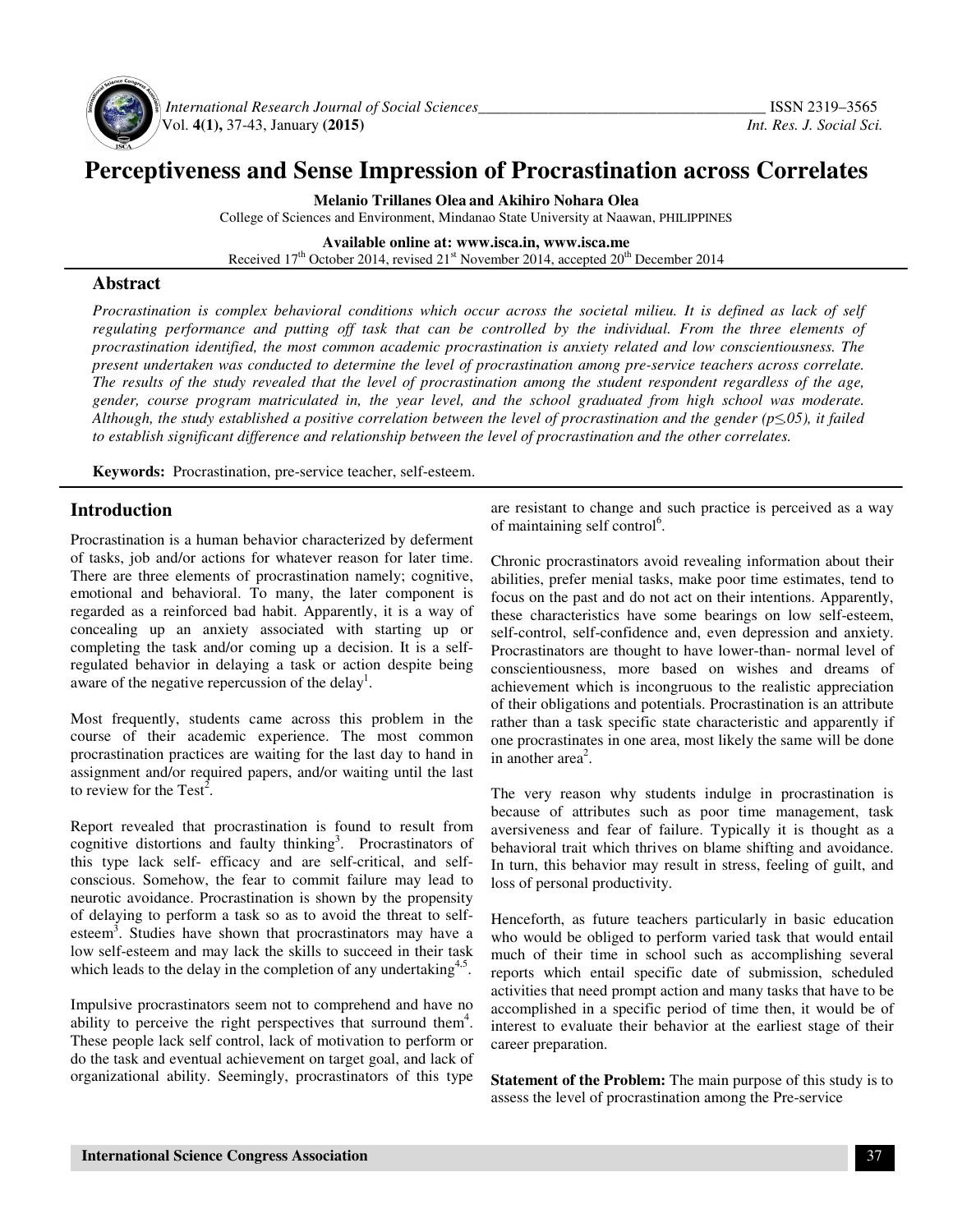Teachers when group according to their profile. Specifically, the study sought to answer the following questions.

What is the level of procrastination of the respondents according to the following correlates? i. Gender, ii. Age, iii. Course, iv. Year level (First and Fourth Year), v. School graduated from high school (Private or Public)

How do the respondents differ in procrastination when grouped according to the correlates under consideration?

Would there be a relationship between procrastination and the profile of the student respondents?

**Hypothesis:**  $H_0$ : There is a relationship in the state and level of procrastination between: i. Male and Female respondents, ii. Students in Science and Non Science Programs, iii. Freshmen and Senior Students and, iv. Students who received secondary education in Public and Private High School

**Significance of the Study:** As future teachers, task ahead of them seems surmountable and responsibilities are huge. Hence, it would be worthwhile to know the level of their procrastination of the pre-service teachers at the present state. Such that, as early as in their formative years, they may be made aware and realize the consequence of over indulgence to procrastination.

## **Materials and Methods**

**Respondents:** The respondents were purposively selected from among freshmen and senior students of the College of Education, RTU, 1<sup>st</sup> Semester, Academic Year, 2013-2014.

**Research Design:** The present undertaking adopted the descriptive Correlation research design to establish significance among the variance as stated in the preceding paragraph.

**Instruments:** The study utilized the standard scoring instrument developed for procrastination. It is a General Behavioral Procrastination (GP) Scale which contains a 20-item unidimensional inventory survey instrument<sup>7</sup>. The responses by the student respondents are summed to come up with a unit score. The scale has a reliability of Cronbach's alpha of  $.82<sup>7</sup>$  and a retest reliability of .80<sup>8</sup>. The 5-point item  $(1 = low, 5 = high)$ version of the scale was utilized because of its higher item variance. A higher score reflects higher procrastination. The following scale was used for the interpretation of the result.

| Very high procrastinators |
|---------------------------|
| High procrastinators      |
| Moderate procrastinators  |
| Low procrastinators       |
| Very low procrastinators  |
|                           |

|  | Statistical Analysis of the Data: The results of the present |  |  |  |  |
|--|--------------------------------------------------------------|--|--|--|--|
|  | work were analyzed for its significance using the following  |  |  |  |  |
|  | statistical tools: i. Student's t-test, ii. ANOVA            |  |  |  |  |

#### **Results and Discussion**

Generally, procrastination refers to an act of putting off important task at later time intentionally or habitually and most often than not, non essential tasks are done in favor of the most important things.

In the context of Psychology, for the behavior to be classified as procrastination, it must be needless, delaying and counterproductive<sup>9.</sup> Procrastination is a type of behavior which is characterized by deferment of tasks or action to later time. It is a delayed performance of a task that was planned ahead although aware of the worst effect of the delay<sup>10</sup>. Psychologists often refer to such behavior as a mechanism of coping up with anxiety associated with starting or completing any tasks or decision. The psychological causes of procrastination vary greatly, but the common cause surrounds on issues such as anxiety, low sense of self-worth and self-defeating mentality $^{11}$ . Procrastinations are also thought to have a lower than normal level of conscientiousness which is based more on the "dream and wishes" of perfection on achievement rather than to a realistic appreciation of their potential and obligation $12$ .

**Table - 1 Respondents According to Gender** 

| Gender | <b>Frequency</b> | Percentage |
|--------|------------------|------------|
| Male   |                  | 28.9%      |
| Female | ነ4               | $71.1\%$   |
| Total  | ว∩               | 100%       |

Table 1 illustrates the gender of the respondents. Almost three fourths of the respondents (71.1% or 64) are female and more or less than one fourth (28.9% or 26) respondents are male. This could only mean that education course is dominated by female respondents. Furthermore, it also shows that there are more female who would prefer to be in teaching profession.

**Table-1A Procrastination Level When Group According to Gender** 

| $1.001$ and convergent model of $1.000$ and $1.000$ and $1.000$ and $1.000$ and $1.000$ and $1.000$ and $1.000$ and $1.000$ and $1.000$ and $1.000$ and $1.000$ and $1.000$ and $1.000$ and $1.000$ and $1.000$ and $1.000$ a |    |       |    |        |    |              |  |  |  |  |
|-------------------------------------------------------------------------------------------------------------------------------------------------------------------------------------------------------------------------------|----|-------|----|--------|----|--------------|--|--|--|--|
| Gender                                                                                                                                                                                                                        |    | Male  |    | Female |    | <b>Total</b> |  |  |  |  |
| Level of Procrastination                                                                                                                                                                                                      |    | $\%$  |    | %      |    | $\%$         |  |  |  |  |
| <b>High Procrastinators</b>                                                                                                                                                                                                   |    | 11.5% |    | $0\%$  |    | 3.3%         |  |  |  |  |
| <b>Moderate Procrastinators</b>                                                                                                                                                                                               |    | 69.2% | 50 | 78.1%  | ხგ | 75.6%        |  |  |  |  |
| Low Procrastinators                                                                                                                                                                                                           |    | 19.2% |    | 21.9%  |    | 21.1%        |  |  |  |  |
| Total                                                                                                                                                                                                                         | 26 | 28.9% | 64 | 71.1%  | 90 | $100\%$      |  |  |  |  |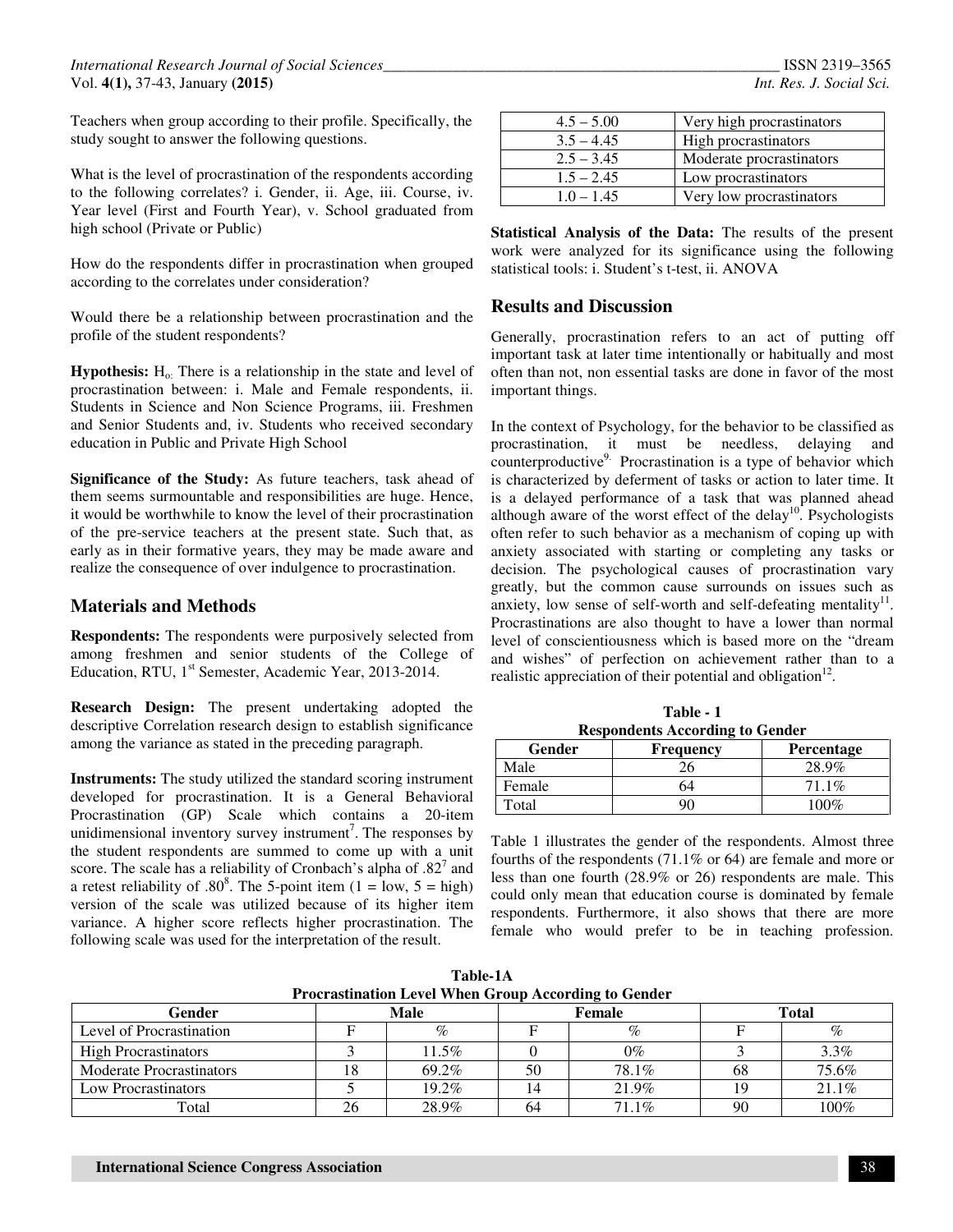Table 1A illustrates that out of 26 male respondents, three (11.5%) are high procrastinators, 18 (69.2) are moderate procrastinators, and five (19.2%) are low procrastinators. While among the female respondents, more than two thirds (50 or 78.1%) are moderate procrastinators, and less than one third (14 or 21.9%) are low procrastinators. A significant relationship was established between the level of procrastination and the gender of the student respondents. Similar result was also noted between freshmen non-science male and female students<sup>13</sup>. Somehow, male procrastinate slightly than female, however, the correlation maybe weak. Maybe, it could be attributed to the self-control among women<sup>10, 14</sup>. In contrast; a study has shown that frequent academic procrastinations were also observed among students across race regardless of gender<sup>8</sup>. A study revealed that girls showed higher percentage as far as selfconcept is concerned, regardless of socio-demographic variable<sup>15</sup>. Incidentally, a study showed that female teachers were more effective than male teachers in fostering student's self-esteem<sup>16</sup>.

**Table-2 Age of the Respondents** 

| Age                | Frequency | Percentage |
|--------------------|-----------|------------|
| Above 25 yrs. old  |           | $3.3\%$    |
| 25-23 yrs. old     |           | $3.3\%$    |
| 22-20 yrs. old     | 14        | 15.6%      |
| 19-17 yrs. old     | 45        | 50.0%      |
| 16 years old below | 25        | 27.8%      |
| <b>Total</b>       | Q٨        | $100\%$    |

Table -2 presents the age of the respondent. The age group 17 – 19 years has the largest number which is 45 (50%), followed by the age group of 16 years below, 25 in number (27.8%), age group of 20-22 years are  $14$  (15.6%), Three (3.3%) of the respondents are from the age group of 23 – 25 years and another three respondents (3.3%) belong to the age group of 25 and above. It indicates that majority of the respondents are relatively teens (below 20 years old) because more than half of the respondents are first year students.

**Table-2B Procrastination Level When Group According to Age** 

| Age                             | <b>Below 16</b> | $17 - 19$     | $20 - 22$   | $23 - 25$          | Above 25    | <b>Total</b>  |
|---------------------------------|-----------------|---------------|-------------|--------------------|-------------|---------------|
| Level of Procrastination        | $F(\%)$         | $F(\%)$       | $F(\%)$     | $F(\%)$            | $F(\%)$     | $F(\%)$       |
| <b>High Procrastinators</b>     | $0(0\%)$        | $1(2.2\%)$    | $2(14.3\%)$ | $0(0\%)$           | $0(0\%)$    | $3(3.3\%)$    |
| <b>Moderate Procrastinators</b> | $22(88.0\%)$    | 34 (75.6%)    | $7(50.0\%)$ | $(100.0\%)$<br>3 ( | $2(66.7\%)$ | 68 (75.6%)    |
| Low Procrastinators             | $3(12.0\%)$     | $10(22.2\%)$  | $5(35.7\%)$ | $0(0\%)$           | $1(33.3\%)$ | 19 $(21.1\%)$ |
| Total                           | $25(15.6\%)$    | 45 $(50.0\%)$ | 14 (27.8%)  | $3(3.3\%)$         | $3(3.3\%)$  | 90 (100.0%)   |

| таріе-э<br><b>Procrastination Level When Group According to Age</b> |        |    |     |      |      |  |  |  |  |  |
|---------------------------------------------------------------------|--------|----|-----|------|------|--|--|--|--|--|
| <b>Sum of Squares</b><br><b>Mean Square</b><br>Sig.<br>df           |        |    |     |      |      |  |  |  |  |  |
| Between Groups                                                      | .047   |    | 012 | .085 | .987 |  |  |  |  |  |
| Within Groups                                                       | 11.783 | 85 | 139 |      |      |  |  |  |  |  |
| Total                                                               | 1.830  | 89 |     |      |      |  |  |  |  |  |

**Table-3** 

**Table-4 Respondents According to the School Graduated from High School** 

| <b>School</b> | <b>Frequency</b> | Percentage |
|---------------|------------------|------------|
| Private       |                  | 8.9.%      |
| Public        | o∠               | 91.1%      |
| Total         | 90               | $100\%$    |

| Table-4A                                                                                                                                                       |      |       |      |          |                             |          |  |  |  |  |  |
|----------------------------------------------------------------------------------------------------------------------------------------------------------------|------|-------|------|----------|-----------------------------|----------|--|--|--|--|--|
| Procrastination Level when Group According to School Graduated from High School<br><b>Level of Procrastination</b><br>Private<br><b>Public</b><br><b>Total</b> |      |       |      |          |                             |          |  |  |  |  |  |
|                                                                                                                                                                | $\%$ |       | $\%$ |          | $\mathcal{G}_{\mathcal{O}}$ |          |  |  |  |  |  |
| <b>High Procrastinators</b>                                                                                                                                    |      | $0\%$ |      | $3.6\%$  |                             | $3.3\%$  |  |  |  |  |  |
| <b>Moderate Procrastinators</b>                                                                                                                                | n    | 75.0% | 62   | 75.6%    | 68                          | 75.6%    |  |  |  |  |  |
| Low Procrastinators                                                                                                                                            |      | 25.0% |      | $20.7\%$ | 19                          | $21.1\%$ |  |  |  |  |  |
| Total                                                                                                                                                          | δ    | 8.9%  | 82   | $91.1\%$ | 90                          | $100\%$  |  |  |  |  |  |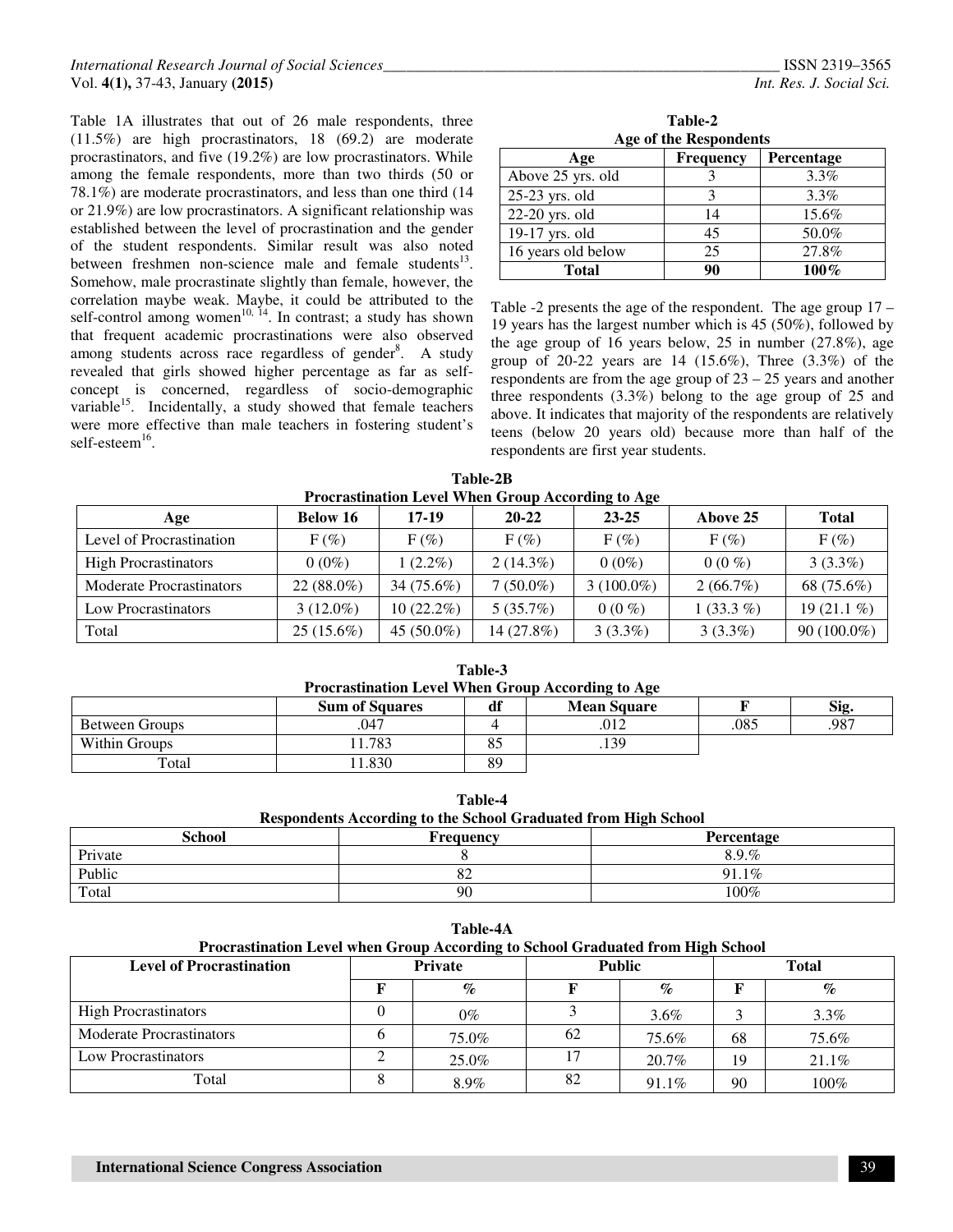Table -2B reveals that one out of 3 high procrastinators belongs to the age group of 17-19, while two out of three belong to the age group of  $20 - 22$ . From the total of 68 moderate procrastinators: 34 belong to age group  $17 - 19$ ; 22 belong to age group below 16; seven students belong to age group 20-22; three from the age group of 23-25 and two are from above 25 years old. For the low procrastinators group: 10 belong to age group  $17 - 19$ ; three belong to age group below 16; five belong to age group 20-22; and only one from above 25.

Table - 3 reflects the result of Analysis of Variance between the level of procrastination of the respondents and their ages. As shown,  $F = 0.085$  and  $p = 0.987 > 0.05$ , no significant difference was arrived at.

Table - 4 indicates the school graduated from high school by the respondents. Most of the respondents 82 (91.1%) graduated from public school and a very small number of 8 (8.9%) graduated from private school.

Table-4A reflects that there are six moderate procrastinators out of eight respondents and two are low procrastinators among the respondents who graduated from private school. Among the respondents who graduated from public school: three are high procrastinators, 62 are moderate procrastinators and 17 are low procrastinators.

There is a standard norm that would equate a behavior of a high school student, particularly the type or kind of high school attended to. Such, this study would like to affirm such contention. The results showed that regardless of the kind of high school they graduated from, the respondents procrastinate. However, the study was not able to establish significance as far as this correlate is concerned.

The values that could have been gained by the students may have an influence on such behavior. Thus, the behavior of the students is dependent on which values structure they have; either modern or postmodern values. Such that, those students with modern values plan for their future and plan out their daily routine to meet their goals, while those of the postmodern values would spontaneously decide the activities to be undertaken during the day which leads to the higher possibility of delaying tasks and little immediate pleasure<sup>17</sup>.

| Table-5                                         |                       |       |    |                         |    |       |  |  |  |  |
|-------------------------------------------------|-----------------------|-------|----|-------------------------|----|-------|--|--|--|--|
| <b>Course and Year Level of the Respondents</b> |                       |       |    |                         |    |       |  |  |  |  |
| <b>Course Year Level</b>                        | <b>Social Science</b> |       |    | <b>Physical Science</b> |    | Total |  |  |  |  |
|                                                 |                       | $\%$  |    |                         |    | $\%$  |  |  |  |  |
| First Year                                      | 36                    | 62.1% | 19 | 59.4%                   |    | 61.1% |  |  |  |  |
| Fourth Year                                     | 22                    | 37.9% |    | $40.6\%$                |    | 38.9% |  |  |  |  |
| Total                                           | 58                    | 64.4% | 32 | 35.6%                   | 90 | 100%  |  |  |  |  |

| Table-5A                               |                                                  |                                                          |  |      |    |      |  |  |
|----------------------------------------|--------------------------------------------------|----------------------------------------------------------|--|------|----|------|--|--|
|                                        |                                                  | Procrastination Level When Group According to Year Level |  |      |    |      |  |  |
| <b>Course/Level of Procrastination</b> | <b>Fourth Year</b><br><b>First Year</b><br>Total |                                                          |  |      |    |      |  |  |
|                                        |                                                  | $\%$                                                     |  | $\%$ |    | $\%$ |  |  |
| <b>High Procrastinators</b>            |                                                  | 3.6                                                      |  | 2.8  |    | 3.3  |  |  |
| <b>Moderate Procrastinators</b>        | 4                                                | 74.5                                                     |  | 77.1 | 68 | 75.6 |  |  |
| Low Procrastinators                    |                                                  | 21.8                                                     |  | 20   |    | 21.1 |  |  |
| Total                                  |                                                  | 61.1                                                     |  | 38.9 | 90 | 100  |  |  |

**Table-6 Procrastination Level When Group According to the Course/Program** 

| <b>Course/Level of Procrastination</b> | <b>Social Science</b> |       |    | <b>Physical Science</b> | Total    |         |  |
|----------------------------------------|-----------------------|-------|----|-------------------------|----------|---------|--|
|                                        |                       | $\%$  |    | $\%$                    | 68<br>19 | $\%$    |  |
| <b>High Procrastinators</b>            |                       | 1.7%  |    | $6.2\%$                 |          | $3.3\%$ |  |
| <b>Moderate Procrastinators</b>        | 42                    | 72.4% | 26 | 81.2%                   |          | 75.6%   |  |
| Low Procrastinators                    |                       | 25.9% |    | 12.5%                   |          | 21.1%   |  |
| Total                                  | 58                    | 64.4% | 32 | 35.6 $%$                | 90       | 100%    |  |

**Table -7** 

| Procrastination Level When Group According to the Profile (df=88) |                    |                  |                           |  |  |
|-------------------------------------------------------------------|--------------------|------------------|---------------------------|--|--|
|                                                                   | Computed t - value | Computed p-value | <b>Interpretation</b>     |  |  |
| Procrastination level and Gender                                  | 1.811              | 0.116            | $P > .05$ Not Significant |  |  |
| Procrastination Level and Course                                  | $-3.222$           | 0.348            | $P > .05$ Not Significant |  |  |
| Procrastination Level and Year Level                              | 0.143              | 0.867            | $P > .05$ Not Significant |  |  |
| Procrastination Level and School graduated from                   | 0.246              | 0.611            | $P > .05$ Not Significant |  |  |
| High School                                                       |                    |                  |                           |  |  |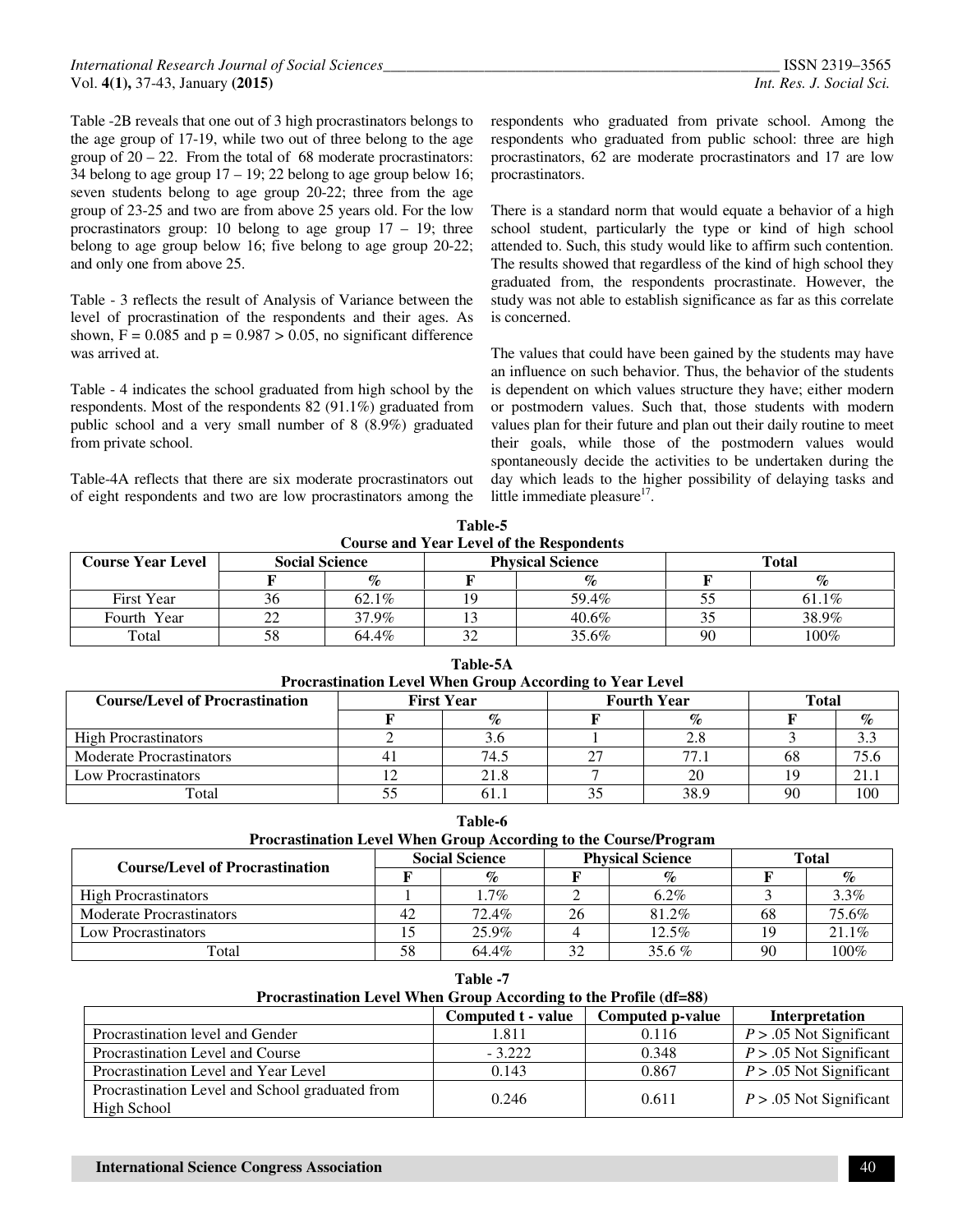| Procrastination Level When Group According to the Profile      |                |             |      |                            |  |
|----------------------------------------------------------------|----------------|-------------|------|----------------------------|--|
|                                                                | Computed $X^2$ | $p$ - value | d.f. | Interpretation             |  |
| Procrastination level and Gender                               | 7.639          | 0.022       | ∠    | $p = 0.05$ Significant     |  |
| Procrastination Level and Age                                  | 11.498         | 0.175       |      | $p > 0.05$ Not Significant |  |
| Procrastination Level and Course                               | 3.224          | 0.199       |      | $p > 0.05$ Not Significant |  |
| Procrastination Level and Year Level                           | 0.092          | 0.955       |      | $p > 0.05$ Not Significant |  |
| Procrastination Level and School graduated from High<br>School | 0.356          | 0.837       |      | $p > 0.05$ Not Significant |  |

**Table-8 Procrastination Level When Group According to the Profile** 

Table-5 reflects the courses and year level of the respondents. There are 58 out of 90 respondents (64.4%) taking the Social Science major of which 36 (62.1% of 58) are from the first year level and 22 (37.9%) are from the fourth year level. Thirty two (32) out of 90 respondents are majoring in Physical Science which is about19 students. Fifty nine percent (59.4% of 32) are from the first year level and 13 students (40.6%) are on the fourth year level.

Table-5A depicts the level of procrastination among respondents by year level. From the results, it showed that there are two high procrastinators, 41 moderate procrastinators and 12 low procrastinators from the first year level. While among those in the fourth year level: there is one high procrastinator; 27 are moderate procrastinators and 7 are low procrastinators.

As seen in Table-6, among the fifty eight (58) students major in social sciences: one is high procrastinator; 42 are moderate procrastinators and 15 are low procrastinators. Whereas among the 32 students majoring in physical science: two are high procrastinators; 26 are moderate procrastinators and four are low procrastinators. Although it has not been established, there are some expectations that those in science program because of the level of difficulty of the courses are expected to indulge less in procrastination than those in social sciences. The result of the present study did not show such expectations.

Table -7 reveals the computed t- value and computed p-value between the procrastination level and the profile. There is no significant difference between male and female procrastination level (computed *p*-value =  $0.116 > 0.05$ ). Similarly the students who are majoring in social science and physical science showed no significant difference in their level of procrastination (computed *p*-value =  $0.348 > 0.05$ ). Likewise, the level of procrastination between the freshmen and the senior students showed no significant difference (computed *p*value=0.867>0.05). When the level of procrastination among the respondents who graduated from public and private high school were compared, it showed no significant difference (computed *p*-value =  $0.611 > 0.05$ ).

Table-8 presents the computed  $X^2$  between the procrastination level of the respondents and their profile. As shown, except for the level of procrastination and the gender of the respondents  $(X^2 = 7.639, p = 0.022 < 0.05 =$  significant). No significant relationship was established with the other correlates.

In the academic domain, procrastination may holds many negative effects such as lost time, poorer health, increased stress, decreased long term learning, lower grades and lower self-esteem<sup>18</sup>. However, despite of the negative consequences many college students still engage in such practice. Studies have shown that chronic procrastination is becoming worse and many have admittedly been chronically procrastinating<sup>19</sup>. Maybe, the modern technology is one of the many attributes why people are increasingly easier to procrastinate because everything seems to be available such that it became an intervening factor to the ordinary routine of an individual. For example, on line activity such as internet surfing, watching videos, checking mails and hanging out virtually on social network sites cause a deviation from the daily routine and unnecessarily cause delay on a schedule task.

Certainly, the students are aware of the things they want to accomplish, have the faculty to perform the task, plans ahead, but excessively delay the completion of such task. Although in most cases, they are ready to work and willing to accomplish certain tasks, but unfortunately ending up with non performance of the task.

Why do students procrastinate?

A study have shown that the most frequent answers the students will give if asked about it is as follows; poor time management, task aversiveness and fear of failure which the later comprised about  $49.4\%$ <sup>2</sup>. Likewise, behavioral procrastination is also demonstrated by individuals to avoid threats to self-esteem. It appears that there exist a positive correlation between procrastination and low self-control and that procrastinators are interested on the desire for immediate pleasure. One negative correlate with procrastination is the frequency of self reinforcement and /or reward. Apparently, procrastinators do not reward themselves for an accomplished task as much as non-procrastinators<sup>4</sup>. Needless to say, procrastinators may have low self-esteem and believe that they lack the ability to accomplish tasks successfully which lead to eventual delay in completion of such responsibility<sup>4,5</sup>.

As future teachers, there lies a great responsibility ahead and the burdens of the performance of huge task await them after finishing their studies. Such, it seems that behavioral procrastination is a thing that should never be a part of their daily routine while in the service. Hence, the study was conducted to determine the behavioral pattern of the pre service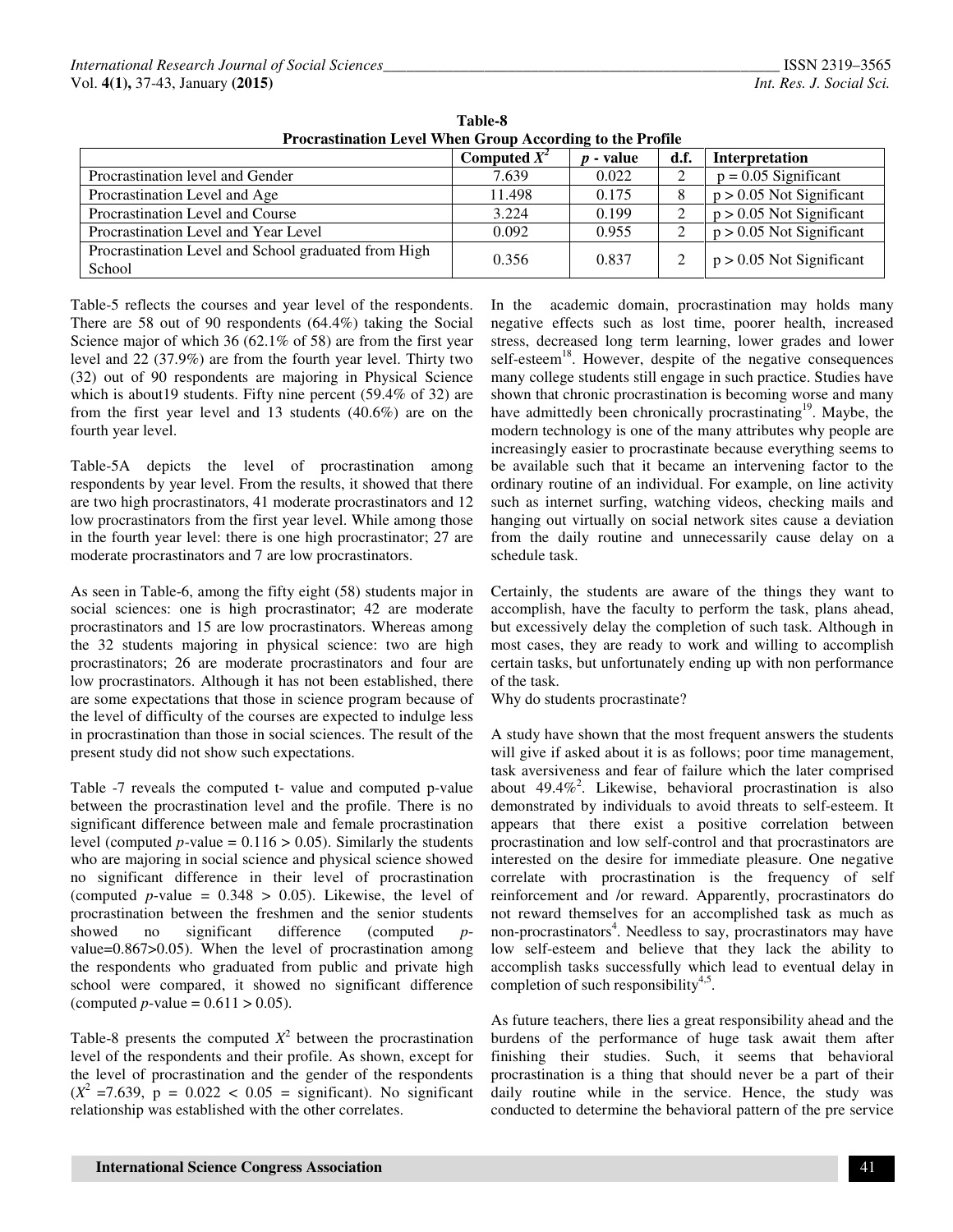teachers. Certainly, students procrastinate; the results of the present study affirmed such contention. However, the level of such behavior among the student respondents was just moderate regardless of the age, gender, course program, year level and experiences from high school graduated from. The results of the present work are consistent with previous works undertaken. Report showed that students were found to procrastinate and tend to increase in higher education. It was noted that such behavior was more prevalent among college students<sup>4</sup>. Reports have shown that the rates of procrastination among college students recorded between  $46\%$ <sup>18</sup> and reached a peak as high as  $95\%$ <sup>3</sup>. The most common procrastination practices reported was more on written assignment rather than for tests or examination<sup>20</sup>. The underlying negative effects of The underlying negative effects of procrastination have been associated with missing the deadline for submission of assignment and reports, rescheduling of selfpaced quizzes, and low cumulative Grade Point Average<sup>21</sup>.

Sociodemographic and personality traits have been thoroughly researched on pertaining to procrastination, however, it was noted that other key personality attributes should be considered in predicting procrastination such as impulsiveness and lack of self-control<sup>22</sup> which are behavioral component pertaining to self-regulation<sup>23</sup>.

Trial intervention and treatment of procrastination have been developed,  $24$  not to mention the recent study utilizing the cognitive behavior therapy<sup>25</sup> yet, it seems its efficacy it still farfetched and intervention is scarce<sup>26</sup>.

Whatever underlying reason/s why student procrastinates, maybe, it should not be undermined because it exists. It influences the behavior and undertakings of the individual. Likewise, procrastinators should be made to realize the negative consequence and/or impact of such practice if it remains unabated.

# **Conclusion**

In view of the foregoing and the result of the present study, the study established the level of procrastination as follows: i. The pre service teachers are moderately procrastinators, ii. It failed to establish significant difference when group according to age, course, year level and the school graduated from high school and, iii. Except for gender, it failed to establish significant relationship when group according to the other correlates.

**Recommendation:** From the light of the results of the present undertaking, it is hereby recommended that: i. The students are made aware of such psychological behavior and the consequence of its action through advocacy, ii. The Guidance Center formulates guidelines to avoid or minimize such behavioral practices and lastly, iii. The formulation of procrastination awareness program and activities in the university.

## **References**

- **1.** Klingsieck K.B., Procrastination, When Good Things Don't Come to Those Who Wait. European *Psychologist,* **18**, 24-34 **(2013)**
- **2.** Milgram N., Batori B and Mowrer D., Correlates of Academic Procrastination, *J School of Psyche,* **31**, 487-500 **(1993)**
- **3.** Ellis A. and Knaus W.J., Overcoming procrastination. New York: Signet Books **(1977)**
- **4.** Ferrari J and Emmons R., Methods of Procrastination and their Relation to Self Control and Self Reinforcement, *J Soc Behav Pers*., **10**,135-141 **(1995)**
- **5.** Tuckman B., The development of Concurrent Validity of the Procrastination Scale, *Educ Psychol Meas*., **51**, 473- 480 **(1991)**
- **6.** Salizman L., Psychotherapy of the obsessional, *Am. Psychotherapy*, **33**, 32-40 **(1979)**
- **7.** Lay C.H., The relationship of procrastination and optimism to judgments of time to complete an essay and anticipation of setbacks, *J Soc Behav Pers*, **8**, 647-662 **(1988)**
- **8.** Ferrari J.R., Reliability of academic and dispositional measures of procrastination, *Psych Rep*, **64**, 1057-1058 **(1989)**
- **9.** Schraw G., Wadkin T. and Olafson L., Doing the things we do: A grounded theory of academic procrastination. *J Educ Psych.* **99(1**), 12-25 **(2007)**
- **10.** Van Eerde W., A Meta-Analytically Derived Nomological Network of Procrastination, *Personality and Individual Differences,* **35***,* 1401-1418 **(2003)**
- **11.** Burka Y., Procrastination, why you do it, what to do about it now, New York: De Capo Lifelong Book, **(2008)**
- **12.** Strub P.L. Frontal lobe syndrome in a patient with bilateral globus pallid lesions, *Arch Neurol*, **46**,1024-1027 **(1989)**
- **13.** Cabañelez O. Procrastination: Rationality among presservice teachers of Bukidnon State University, *Int. J Social Rel Con*., **2**, 41-45 **(2014)**
- **14.** Else-Quest N.M., Hyde J.S., Goldsmith H. H. and Van Hulle C.A., Gender Differences in Temperament: A Meta-Analysis, *Psychol Bull,* **132***,* 33-72 **(2006)**
- **15.** Mahaswari K. and Singh J.G., Study on self-concept among rural girl students, *Int Res J Social Sci,* **3(7), 2014**
- **16.** Ghazi S., Shabbir M.N., Batool J. and Khan I., The role of teacher's attitude and attributes in fostering student's selfesteem, *Int. Res. J Social Sci.,* **3(3)**, **(2014)**
- **17.** Dietz F., Hofer M and Frias S., Individual values, learning routines and academic procrastination, *British J Educ Psych*., **77(4)**, 893-906 **(2007)**